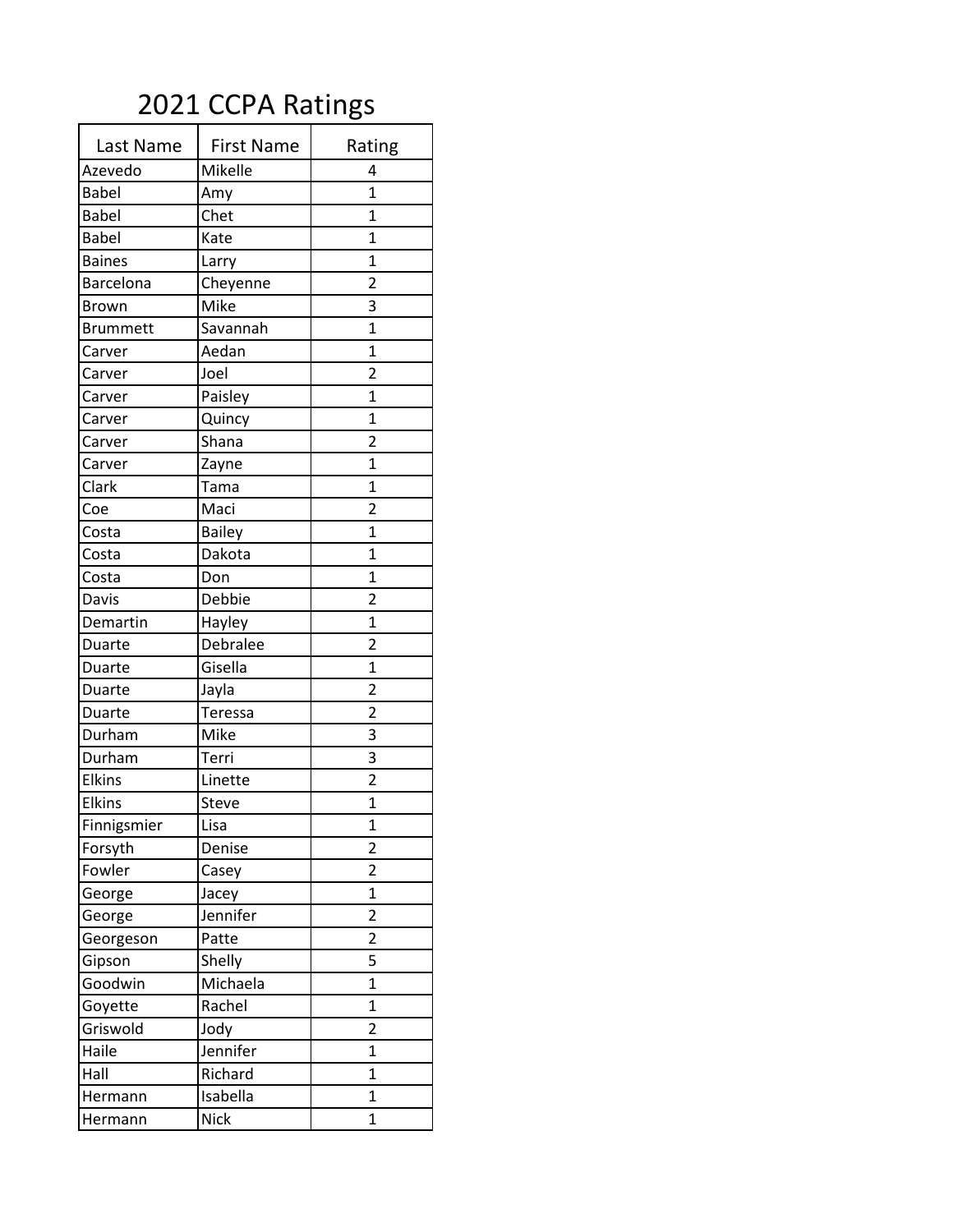| <b>Higgs</b>  | Heather   | 3                       |
|---------------|-----------|-------------------------|
| Hoover        | Rylee     | $\overline{1}$          |
| Hopkins       | Holly     | 4                       |
| <b>Jeffus</b> | Lucy      | $\overline{1}$          |
| Jensen        | Lindsey   | $\overline{1}$          |
| Justin        | Rebecca   | $\overline{2}$          |
| Kliest        | Anna      | $\overline{\mathbf{c}}$ |
| Klomp         | Kim       | $\overline{1}$          |
| Klorman       | Andrew    | $\overline{1}$          |
| Kovac         | Toni      | 5                       |
| Lambert       | Jim       | $\overline{2}$          |
| Lawson        | Shawna    | $\overline{2}$          |
| Lizama        | Jimmy     | $\overline{2}$          |
| Lizama        | Lilly     | 4                       |
| Lizama        | Mandy     | 4                       |
| Lizama        | Pedro     | 5                       |
| Lopez         | Justin    | $\overline{\mathbf{c}}$ |
| Lynch         | Justine   | 5                       |
| Maes          | Chris     | 4                       |
| Marks         | Jody      | 1                       |
| Marshall      | Jennifer  | $\overline{1}$          |
| Massey        | Alicia    | 3                       |
| Massey        | Jason     | 4                       |
| Massey        | Jesse     | $\overline{2}$          |
| Maynor        | Derek     | $\overline{1}$          |
| McNeil        | Jacque    | $\overline{2}$          |
| Menezes       | Tami      | $\overline{2}$          |
| Messonnier    | September | $\overline{1}$          |
| Newby         | Megan     | $\overline{2}$          |
| Nichols       | Bill      | 3                       |
| Opurt         | Ed        | $\overline{2}$          |
| Owens         | Shauna    | 4                       |
| Peixoto       | Elizabeth | $\overline{1}$          |
| Quinn         | Danielle  | 5                       |
| Ribar         | Sandy     | $\overline{1}$          |
| Riebli        | Emma      | 2                       |
| Riebli        | Jim       | 4                       |
| Riebli        | Lilah     | $\mathbf{1}$            |
| Ross          | Ken       | $\mathbf{1}$            |
| Ruiz          | Jennifer  | 3                       |
| Ruiz          | Jose      | 3                       |
| Santos        | Kristy    | 5                       |
| Santos        | Madison   | $\overline{1}$          |
| Santos        | Tanner    | $\overline{1}$          |
| Saviano       | Camille   | $\overline{\mathbf{c}}$ |
| Schafer       | John      | 3                       |
| Silva         | Kelsie    | 2                       |